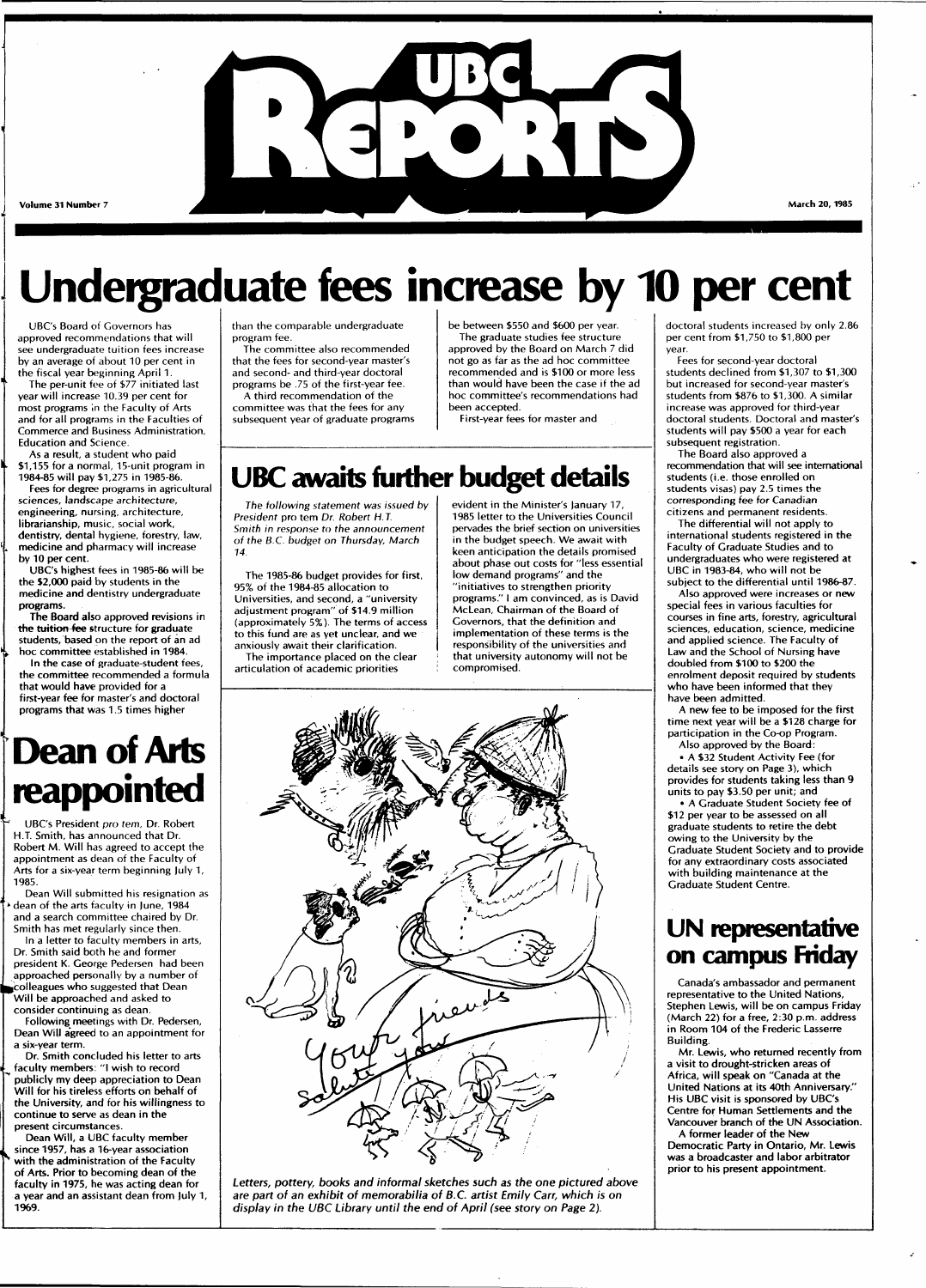

Interest in British writer George Orwell, author of 7984 and Animal Farm as well as volumes of essays and

comment, shows no sign of slackening. **Ian Slater,** a lecturer in UBC's Arts One program, is the author of Orwell: The Road to Airstrip One, published in Canada this month by W.W. Norton and Co. Slater uses a biographical framework to trace the development of political and social thought in Orwell's works.

Slater, who is also the author of three novels, views Orwell's involvement with the Spanish Civil War as the crucial event in his life and the one which led to the grim totalitarian visions of his later novels.

Slater's book on Orwell was reviewed in the Washington Post early in February. The reviewer, in concluding his article, said "It is doubtful that any book provides a better foundation for a full understanding of Orwell's unique and troubled vision."

The American Library Association's magazine Choice has selected a book written and produced at UBC as one of the outstanding academic books of 1984. On the ALA list is Green Cold: The Forest Industry in British Columbia, by **Dr. Patricia Marchak** of the Department of Anthropology and Sociology, published in 1983 by the University of B.C. Press.

Dr. Marchak's book was the first of a series analysing resource industries in B.C. She is currently a member of a UBC research team that is analysing the B.C. fishing industry as part of the "Fish and Ships Project."

Another UBC Press book which has received attention recently is The Mysteries of Montreal: Memoirs of a Midwife, edited by **Dr. Peter Ward** of UBC's history department.

Originally written by Charlotte Fuhrer, a Montreal midwife from 1860 to 1907, the volume was privately published in 1881. A lengthy review by William French in the Toronto Globe and Mail says UBC has "performed a valuable service in.resurrecting Fuhrer's dusty relic of the past," which he says provides "a vivid picture of the manners and morals of the High Victorian period in a cosmopolitan Canadian city."

 $\frac{1}{2}$ 

**Prof. Margaret Prang,** another member of the history department, was recently honored by the American Association for State and Local History, which has its headquarters in Nashville, Tennessee. She was the recipient of the association's Award of Merit for "advancing the study of the Province of British Columbia." The association works to "advance knowledge, understanding and appreciation of the local history of the United States and Canada<sup>"</sup>

Professor emeritus of Education **Frank Hardwick** has been honored by the executive board of The History and Social Science Teacher. He was one of four winners of the journal's 1984 Award of Merit, designed to recognize service to and in the classroom at all levels of education. A second winner, Caroline Langford, was a sessional lecturer in Education in the past.

**Dr. Cyril Belshaw** of the Department of Anthropology and Sociology steps down on March 31 after a decade as editor of the international journal Current Anthropology. The journal is

 $\star$   $\star$   $\star$ 

widely known for its pioneering peer-commentary system of discussing articles and its unique system of international communication. Dr. Belshaw will be succeeded as editor by Dr. Adam Kuper of the University of Leiden.

In February Dr. Belshaw was the keynote speaker at a conference in Dakar of francophone West African editors to discuss problems of third world editing and later this year he will conduct a workshop in Nairobi for East African anglophone social scientists on the topic of preparing papers for international publication, sponsored by the International Federation of Scientific Editors' Associations, of which he is vice-president.

**Prof. Daniel Overmyer** of UBC's Department of Asian Studies has received a 1985-86 Wang Institute Fellowship in Chinese Studies for his research on "Taoist Backgrounds of Chinese Popular Religion". Dr. Overmyer was one of 11 recipients selected from 241 applicants from 12 countries

## **Emily Carr display**

An exhibit of watercolors, pottery, letters, sketches, books and memorabilia of celebrated B.C. artist Emily Carr is on display at the Special Collections Division of the UBC Library.

Some of the material on display was recently acquired by the UBC archives through a bequest from the estate of the late Ruth Humphrey, who was a faculty member in the Department of English from 1945 to 1964. Dr. Humphrey died last October.

"Dr. Humphrey was a long-standing friend of Emily Carr's," says University archivist Laurenda Daniells. "It's clear from the context of the letters that Dr. Humphrey was one of the first of Emily Carr's friends to discover the potential of her writing and who encouraged her career as a writer when ill health prevented her from going into the forest to sketch."

The material donated by Dr. Humphrey adds to the rich Emily Carr collection housed at UBC.

The display continues through April. The Special Collections Division is located on the fifth floor of the Main Library.

## **Japanese dancers perform at museum**

A rare opportunity to view ceremonial dances of the Ainu people, the indigenous people of the northern Japanese islands, Sakhalin (USSR) and adjacent territories, takes places at the UBC Museum of Anthropology at 8 p.m. on Thursday, March 21.

Wearing decorated headbands and traditional, embroidered garments, the Ainu dancers will perform some of their most important ritual dances.

"Today most of the Ainu people have given up their unique lifestyle and live in urbanized areas of lapan," says Ruth Anderson of the Museum of Anthropology. "The Ainu dance group is composed of people dedicated to preserving the traditional Ainu customs."

The performance is free with museum admission.

# **Portrait of Inazo Nitobe chosen for Japanese yen**

Many people were understandably puzzled last year when Japan's new currency appeared.

Gracing the 5,000-yen bank note (worth about \$20 Canadian) was a portrait of Dr. Inazo Nitobe, whose name is associated with UBC's tranquil and beautiful Japanese garden, which attracts thousands of visitors to the campus annually and serves as a quiet retreat for members of the University community.

One man who can understand why people were puzzled by the Japanese finance ministry's decision to use Dr. Nitobe's portrait on one of its three reissued paper bank notes was Dr. John Howes of UBC's Department of Asian Studies, who has been studying the life of the great Japanese internationalist for some 30 years.

"After all," he said recently in his office in UBC's Asian Centre, which is adjacent to the Nitobe Garden, "Nitobe has been dead for more than 50 years and during that period Japan underwent some traumatic experiences

— militaristic government, the war in the Pacific, the impact of the first two atomic bombs and an almost miraculous economic recovery in the post-war period."

Dr. Howes adds that the decision to use Nitobe's portrait is symbolic of Japan's new sense that it is a fully accepted member of the post-war international community. "It's quiteunderstandable in the light of the fact that when he died in Victoria, B.C. in 1933, Nitobe was unquestionably the best known Japanese outside his own country."

Born in 1862, Nitobe was a member of a samurai family that could trace its geneology back to an eight-century emperor. He proved to be talented at foreign languages and one of his English compositions, composed at age 14, was sent for display at the 1876 Centenary Exposition in Philadelphia. He also became proficient in German, which he learned while doing graduate work abroad from 1887 to 1890.

In Sapporo, where he was educated as an agricultural economist at a new college, Nitobe came under the influence of American teachers and became a Christian. On graduation he told a professor that his ambition was to "become a bridge across the Pacific" linking Japan and the U.S.

It was in Geneva as a highly placed League of Nations official that Nitobe became acquainted with Norman MacKenzie, a young Canadian attached to the International Labour Organization and the future president (1944-1962) of the University of B.C.

In 1933 Nitobe led a delegation to an international meeting in Banff, Alberta, a meeting which Dr. Howes says was Japan's "last chance to convince the world that there was something rational about the Japanese invasion of China."

## **Asia Institute plans fundraising dinner**

UBC's Institute of Asian Research is holding a fundraising dinner on Saturday, March 23 to help meet the publishing costs of its newsletter, the Asia Pacific Report. Tickets for the 12-course Chinese dinner are \$25.

The Asia Pacific Report is published five times a year and is a unique source of information on Asia Pacific activities both on and off the campus.

For details on the fundraising dinner, call 228-2746 or 681-1923.

His failure to dispel the prevailing suspicion of Japan left him a broken man, Prof. Howes said. He and his American-born wife, who was recovering from a heart attack, were staying at the Oak Bay Beach Hotel in Victoria following the Banff meeting when Nitobe himself fell ill. He died in hospital within a few weeks.

The garden, opened in 1960, is considered the finest example of its kind outside of Japan, Dr. Howes said. "I like to think of it as the North American bridge pier of his span across the Pacific."



Associate dean of the Faculty of Education, Dr. Douglas McKie, has been named acting dean of the faculty while Dean Daniel Birch is serving as acting vice-president academic in the President's Office.

## **Bamfield hosts symposium**

An impressive array of world-class scientists will gather at the Bamfield Marine Station on Vancouver Island April 14 to 17 for a symposium on the evolutionary biology of primitive fishes. The Bamfield station is operated

jointly by B.C.'s three universities and the Universities of Calgary and Alberta. A series of 30-minute papers will be presented at the three-day symposium, followed by discussion and question periods. The results will be published by Plenum Press.

Many of the scientists attending the Bamfield conference participated in a similar meeting 15 years ago in Oslo, **Norway** 

"Significant progress has been made in recent years in the study of primitive fishes," says Bamfield director Dr. Ronald Foreman. "But there is a need for researchers in a variety of complementary disciplines to meet together to share their findings and properly evaluate individual research. Our meeting will have a strong interdisciplinary focus."

The Bamfield symposium is being sponsored by the North Atlantic Treaty  $\rightarrow$ Organization (advanced research workshop funding), the Natural Sciences and Engineering Research Council of Canada and the Western Canadian Universities Marine Biological Society.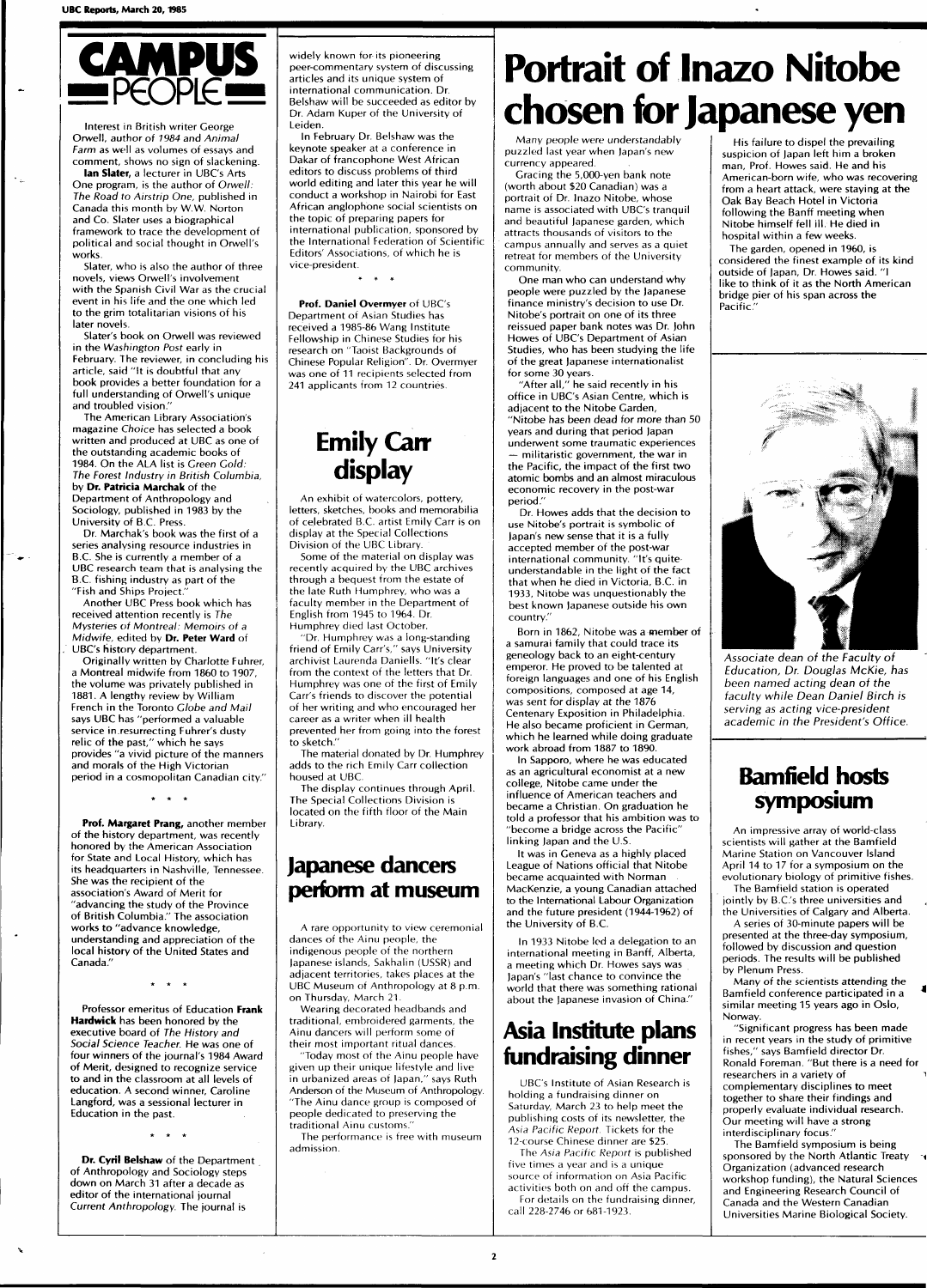# **Students to vote on athletic fee proposal**

Possibly the most crucial test ever faced by UBC's athletic community will take place next week at the ballot box and not on the playing field.

On March 27, 28 and 29, students will be asked to mark their ballots in a referendum which would have the effect of transferring the responsibility for setting student athletic fees to a proposed new athletic council, which will have 50 per cent student representation.

Approval of the referendum would mean the end of the era of athletic fee-setting by student referendum, a method which detractors of the existing system say has brought UBC athletics close to financial ruin and which has already resulted in the curtailment or elimination of some sports from intercollegiate and intramural competition.

Next week's referendum to transfer responsibility for setting athletic fees is the outcome of a proposal approved by UBC's Board of Governors at its meeting of March 7. At that meeting, the Board agreed to the introduction of a new Student Activity Fee of \$32 for full-time students taking 9 or more units, and \$3.50 per unit for those taking less than 9 units.

The fee was proposed in a report prepared by Dr. Neil Risebrough, UBC's associate vice-president, student services, a member of the President's Office staff and the man to whom the UBC athletic establishment reports.

Dr. Risebrough believes that if athletic fees stay at their present levels and continue to be subject to campus-wide student referendums, the inevitable result will be a further deterioration in

the scope and quality of the

University's athletic program. "At the moment," he said, "students pay annually a fee of \$4.50 to support the intramural program and a \$7 fee for support of the intercollegiate athletic program. Of that \$7 fee, \$4.20 goes to

## **Menotti opera performed**

Gian-Carlo Menotti's opera The Saint of Bleecker Street will have its Canadian premiere this month with four performances of the work at the University of British Columbia.

UBC's Opera Theatre, directed by Prof. French Tickner, will present the Menotti opera on March 26, 27, 29 and 30 in the Old Auditorium. Curtain time will be 8 p.m.

Set in New York in the 1950s, the story centres on Annina, a tortured, mystical young woman and her brother, Michele, who violently opposes the old-world values of the Italian immigrant

community in which they live. The opera won the New York Critic's Circle Award in 1954 and the Pulitzer Prize the following year. This year, Menotti won the prestigious Kennedy Centre Award for his contributions to

music. Tickets for the opera at \$9 (\$6 for seniors and students) are available from the Department of Music. Ticket reservations can be made by calling 228-3113.

men's athletics and \$2.80 to women's athletics.

"A few years ago it took the women a full year of hard campaigning to get their share of the fee increased and the men's fee hasn't changed in 35 years. If the fee had been related to inflation alone over the years, it would be in the neighborhood of \$40 today," he said. All of which means that the

proposed new athletic council will have up to \$43.50 per student to divide up next year (the new \$32 Student Activity Fee plus the existing athletic fees, which Dr. Risebrough says he can't touch since they were set as the result of student referendums). He also anticipates that UBC's Board of Governors will support the athletic program, as it has in the past.

The composition of the council, now being worked out by the administration in consultation with the A.M.S., will be representative of the whole University community, Dr. Risebrough says.

"Students will have one-half of the total number of voting seats on the council, which is only fair since they are the main contributors and users. Provision is also being made for representation on the council by faculty and staff and graduates of the University."

Asked about athletic-fee levels at other Canadian universities, Dr. Risebrough describes UBC's fee as being "on the low side of average." Most Canadian universities charge students an athletic fee in the \$40-\$60 range, he said.

Dr. Risebrough clearly sees the new setup revitalizing UBC athletics. "For the first time in years," he said, "the athletic establishment will be able to do some planning for the future instead of worrying every year if there is enough money to make ends meet."

And when Dr. Risebrough says planning, he includes in that new athletic facilities for the campus. "I don't expect that all our needs will be met from the athletic fee," he said, "but some as yet undetermined portion of it will go into a facilities development fund."

Previous studies have indicated the need for an indoor, all-weather field house that includes a running track, basketball and badminton courts as well as other facilities for a broadly based recreational and athletic program.

"The need for an artificial turf field for soccer, field hockey and the like has been proposed and some students have advocated an expansion of existing squash and racquetball facilities.

# **Advisor's night set for April 2**

The Extra-Sessional Studies office is sponsoring an advisors' night on Tuesday, April 2 from 6 to 8 p.m. at International House to provide information for students interested in enrolling in the 1985 spring and summer sessions.

Advisors will be available to answer questions concerning career choices and counselling, awards and bursaries, campus orientation, available career aptitude tests, information for disabled students and details on specific programs.

Applications will be processed provided that students bring all relevant secondary and post-secondary transcripts, and students can also register for courses.

More information about advisors' night is available by calling 228-2657.

## Calendar Deadlines

к.<br>А

h,

坠

۰,

ió,

PĻ

 $\blacktriangleleft$ 

For events in the weeks ot April 7 and J4, material must be submitted not later than 4 p.m. on Thursday, March 28. Send notices to UBC Community Relations, 6328 Memorial Koad (Old Administration Building). For further information call 228-3131.

Items for inclusion in the Calendar listing of events must be submitted on proper Calendar forms. Forms are available at the Community Relations Office, Room 207 of the Old Administration Building, or by calling 228-3131.

## The Vancouver Institute



Saturday, March 23 Roads to Civil War in England. Prot. Geoffrey

Elton, Regius Professor of Modern History, Cambridge

Saturday, March 30 Elitism. Egalitarianism and Excellence. Michael McCrum, Master, Corpus Christi College, Cambridge

Lecture Hall 2, Woodward Instructional Resources Centre, 8:15 p.m. Free admission.

## SUNDAY, MARCH 24 Student Recital.

**Shirley Sawatzky,** piano. In partial fulfillment of the requirements for the M.Mus. degree with a major in piano performance. Recital Hall, Music **Building.** 2:30 **p.m** 

## Student Recital.

Patricia Coldren, organ. In partial fulfillment of the requirements for the B.Mus. degree with a major in organ performance. Recital Hall, Music Building. 8 p.m.

## **MONDAY, MARCH 25**

Classics Illustrated Lecture. Classical Iconography. Prof. Lily Kahil, University of Fribourg and editor of Lex/con Iconographicum Mythologiae Classicae. Room 102, Lasserre Building. 12:30 p.m

## Fine Arts Lecture.

**.CAIDA** 

Success and Meaning of the Gothic Revival Style in Notre-Dame (La Paroisse) Montreal. Prof. Alan Gowans, History in Art, University of Victoria. Room 104, Lasserre Building. 12:30 p.m.

Cecil H. and Ida Green Lecture. Renaissance and Reformation in England: Conflict or Cooperation? Prof. Geoffrey Elton, Regius Professor of Modern Flistory, Cambridge University Room 106, Buchanan Building 12:30p.m.

Management Science Seminar. Global Optimization Prof. A.H.G Rinnooy Kan, Erasmus University, Rotterdam, The Netherlands. Room 426, Angus Building. 3:30 p.m.

#### Mechanical Engineering Seminar. Flame Speeds in S.I. Engines. J. Boisvert

Mechanical Engineering, UBC: and Turbulence Generation in Internal Combustion Engines, R. Kukula, Mechanical Engineering, UBC. Room 1202, Civil and Mechanical Engineering Building. 3:30 p.m.

## Applied Mathematics Seminar.

Turbulent Mixing: A Lagrangian Approach. Dr. Andrew Bennett, Institute of Ocean Sciences, Sidney, B.C. Room 229, Mathematics Building. 3:45 p.m.

#### Preventive Medicine and Health Promotion Lecture.

**Canadian Institute** of **Child** Health: Potential for Cooperation in Promotion of Child Health. Shirley E. Post, M.H.A., executive director, Canadian Institute of Child Health, Ottawa.

### Room 253, Mather Building. 4 p.m. Astronomy Seminar.

Stellar Dynamics within Galaxies: Old and New Integrals of Motion . Dr. Martin Schwarzchild, Princeton University. Room 260, Geophysics and Astronomy Building. 4 p.m.

#### Lipids and Lipoproteins Discussion Group Seminar.

Developmental and Hormonal Regulation of Apolipoprotein Genes. Dr Roger Deeley, Queen's University. Lecture Hall 4, Woodward Instructional Resources Centre. 4 p.m.

## Sigma Xi (The Scientific Research Society)

Behavioral Science in the Criminal Justice System: The Case of Lie Detection. Prof. William Iacono, Psychology. Room 2510, Douglas T. Kenny Building. 4:30 p.m.

## Cinema 16.

Rules ot the Game: SUB auditorium. 6:30 and 8:30 p.m.

## **TUESDAY, MARCH 26** Botany Seminar.

TBA. Fakhri Bazzaz, Harvard University. Room 3219, Biological Sciences Building. 12:30 p.m.

#### Women Students' Office Film. Abortion — Stories from North and South. This one-hour film is a cross-cultural survey of the realities of abortion. It is a film about women's right to safe medical care. Filmed in Ireland, lapan, Thailand, Peru, Columbia and Canada. Room 106, Brock Hall. 12:30 p.m.

Cecil H. and Ida Green Lecture.

**The English Reformation as a Conflict of Laws. Prof. Geoffrey Elton, Regius Professor of Modern History, Cambridge University. Rooms 101/102, Curtis Building. 12:30 p.m.** 

## Chemistry Lecture.

**Reactions of Metal Ions and Their Clusters in the Gas Phase by FTMS. Prof. Ben S. Freiser, Chemistry, Purdue University, West Lafayette, Ind. Room 250, Chemistry Building. 1 p.m.** 

## Oceanography Seminar.

**Palaeogeochemistry of Cenozoic Red Clays from the North Pacific. Prof. G. Ross Health, dean, Ocean and Fishery Sciences, University of Washington. Room 1465, Biological Sciences Building. 3:30 p.m.** 

## Statistics Workshop. **Smoothing to Regression. Dr. Timo Terasvirta,**

**University of California, San Diego. Roorfi 225, Mathematics Building.** 3:30 **p.m.**  Walter S. Owen Annual Lecture in Law.

## **Judges and Judgments in Torts. Prof. R.F.V. Heuston, Walter S. Owen Visiting Professor, Faculty of Law. Rooms 101/102, Curtis Building.**  5:30 **p.m.**

UBC Opera Theatre. **The** Saint **of Bleecker Street. French Tickner, director. Ticket information: 228-3113. Old Auditorium. 8 p.m.** 

### **WEDNESDAY, MARCH 27** Pacific Rim Trade Luncheon.

**China's New Industrial Policy and Its Implication for Canadian Business. Prof. Samuel Ho, a noted expert on China's foreign trade policies. \$25 per** 

**person. For reservations and further information,**  call AIESEC-UBC at 228-6256 **Hotel Vancouver. 11:30a.m.** 

## Pharmacology and Therapeutics Seminar.

**Biochemical Aspects of Experimental Diabetes Mellitus. S. Wohaib, Pharmacology and Therapeutics, UBC. Room 317, Block C, Medical**  Sciences **Building.** 12 **noon.** 

## Forestry Seminar.

**The Distribution and Properties of Lignin in Wood. Dr. D. Goring, vice-president, Research, PAPRICAN. Room 166, MacMillan Building.**  12:30 p.m.

## Noon-Hour Concert.

**Peter McCutcheon, guitar. Recital Hall, Music Building. 12:30 p.m.**  Animal Resource Ecology Seminar.

## **Efficient Pollinators and the Evolution of Nectar Guides in Larkspurs. Dr. Nickolas M. Waser, Biology, University of California at Riverside. Rom 2449, Biological Sciences Building. 4:30 p.m.**

Information Science Lecture. **Using a Computer Message System to Access Remote Databases. Neil Koorland, Computer Science, UBC. B.C. Research Council, 3650 Wesbrook Mall. 7:30 p.m.** 

## Baha'i Studies Lecture.

**Contemporary Religious Persecutions: The Case of the Baha'is in Iran. Dr. Naser Sabet, board of directors, Association for Baha'i Studies, UBC Chapter; and Reginald Newkirk, director, Western region, Canadian Human Rights Commission. SUB Auditorium. 7:30 p.m.** 

## Science for Peace Meeting.

Peace Issues and **the** New Soviet Leadership. **Dr. Paul Marantz,** Political Science, **UBC. Room 1465, Biological** Sciences **Building. 7:30 p.m.** 

## UBC Opera Theatre.

The Saint of Bleecker Street French Tickner, **director. Ticket information: 228-3113. Old Auditorium.** 8 **p.m.** 

## Spencer Memorial Lecture in Zoology.

**Origin** of Flight in Insects: **An** Exercise in Evolutionary Neuroethology. Prof. |.S. Edwards, Zoology, University of Washington. Room 2000, Biological Sciences Building. 8 p.m.

Continued on Page 4

 $\overline{\mathbf{3}}$ 



# University.

University.